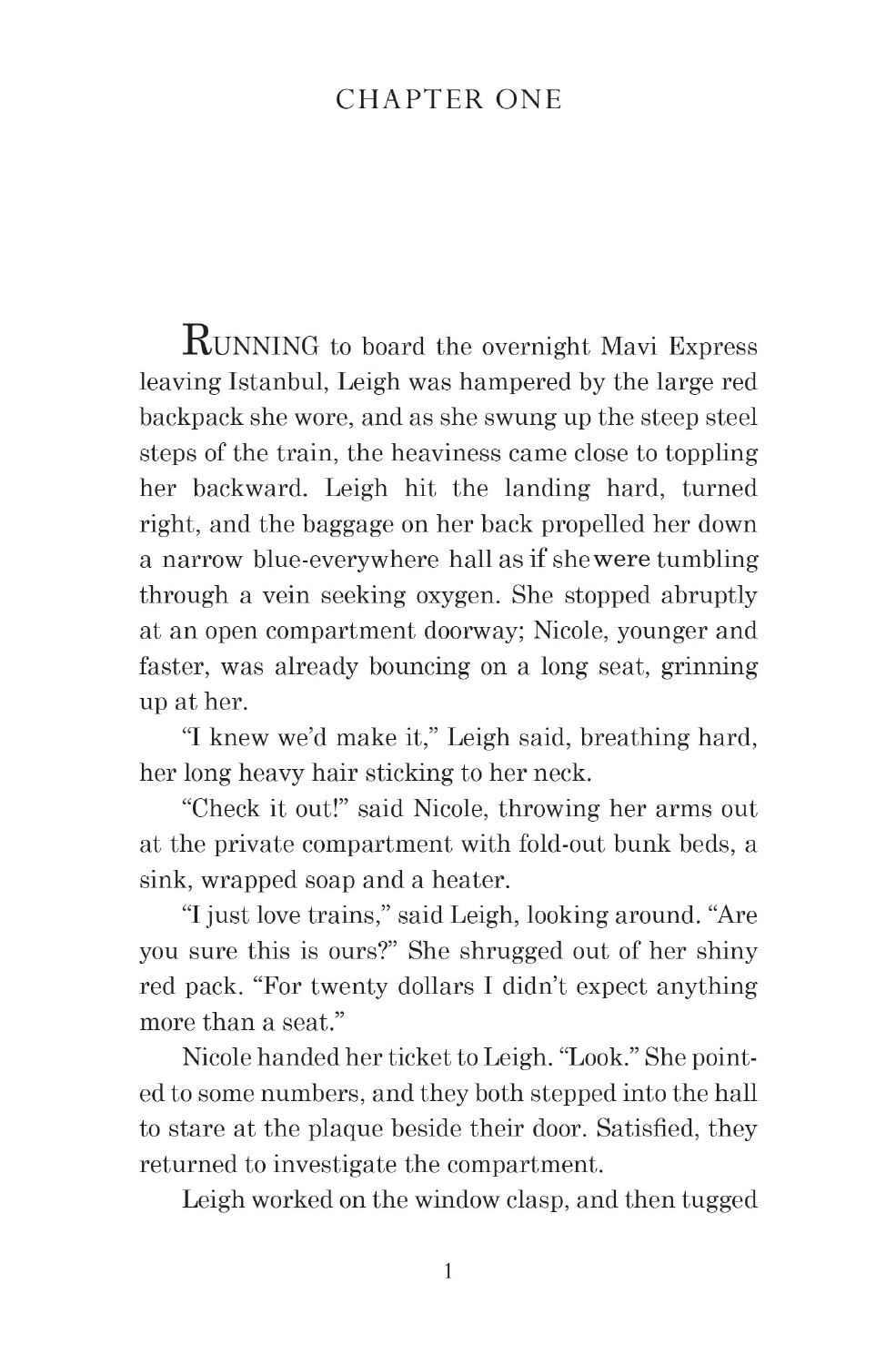with her whole body until it gave.

"The window opens! Look!"

She opened the window all the way and was able to hang the upper half of her body out of it. Leigh hung her head down, and her hair fell away from her back and neck. She pulled an elastic off her wrist and pulled her hair into a high ponytail. As she stretched and pulled back into the compartment, Nicole came to stand beside her. Tired from the increasingly intense rush it had been to get there, they stood silently, side by side, their bodies loose, ready for the train to jerk and roll. They were the same height, and from the back, looked the same age, although Nicole was ten years shy of Leigh's 32. Nicole's blond head bent toward the cuticles she was picking at; Leigh's auburn ponytail swayed as she sucked diesel-flavoured air through the open window.

Leigh watched the lights on the mounds of hills surrounding them. Some flickered, even seemed to go out; they were dull orange, like shaded 40-watt bulbs. The muted light simmered in windows, some without panes. The unpainted houses around the track were small and dilapidated. They sprawled together on the hillside, some slipping a bit. The tiny yards were rough with rock and wild vegetation. Uneven stone walls bordered the plots, their arms wrapped around the shoulders of neighbouring houses. A few roses in rusted cans provided the only colour: oranges and reds grinned fiercely in the dusk.

Leigh caught a whiff of barbequing lamb and raised her nose, searching through the train smells for more. Her eyes examined the impoverished hillside shore and found smoke telling of tender savoury grill. No, Leigh

would not remember Istanbul as poor. For a week, the rich sounds of Turkish music had infused even her dreams at night, and the call to prayer, "*Allahu akbar, Allahu akbar*", had sirened through her brain early each morning.

Leigh and Nicole had stayed beside the Blue Mosque, and its exotic shadows had followed them as they'd explored the old walled area of Sultanahmet. Their senses had opened hungrily to the new sights and smells; they'd rounded every twisted street wide-eyed and greedy for more. Chestnuts shook on smoky carts. Bright carpets and vests, decorative tiles and plates splashed orange and turquoise on the brown streets like a painting still dripping wet.

And the men! Dark attractive men!

"Excuse me, you drop something back there. It was my heart!"

"Did you buy your carpet yet?"

"You are too white. Are you British?"

"Excuse me, can I hassle you? Where from you get this hair? You get this hair in America?"

Part of Istanbul's allure for both women had been the real possibility of danger. They'd gone to a teahouse crowded with men and smoked an apple concoction in oversized water bongs. They'd seen a stranger on the street harassed into a corner by police and then punched over and over. They'd been followed by a few admirers and slightly alarmed, had difficulty shaking them. One had followed them back to Ipek Pension and stood in the dark rose-filled courtyard below their window for an hour.

Three months previous, Leigh had arrived in Paris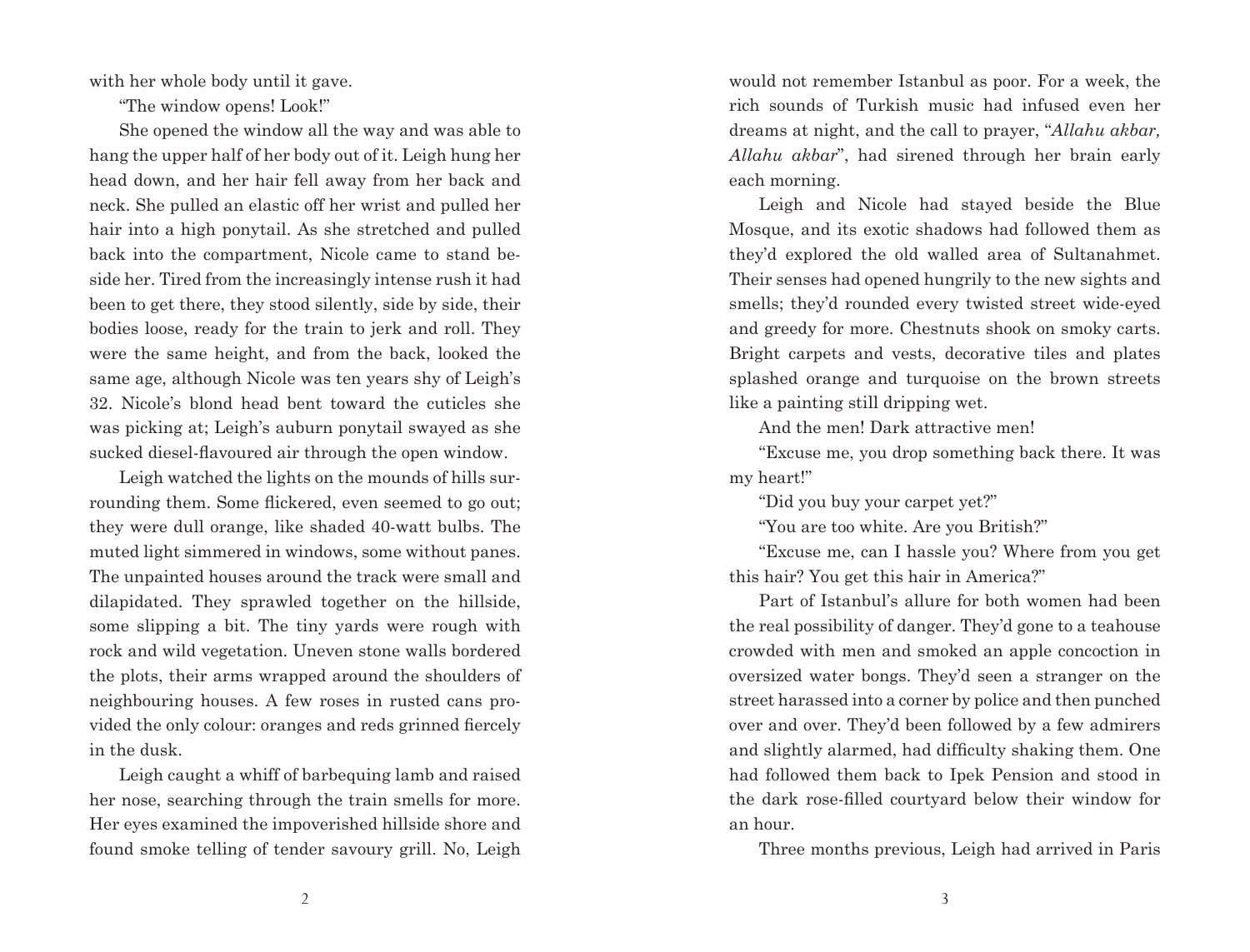alone on an impulsive, even desperate, leave of absence from her job. Solo, France had been a lark, but in Rome, street urchins had robbed her and slit her confidence. Guardedness had been new for Leigh, and so uncomfortable, that she'd quickly picked up travel-savvy Nicole as a companion and had shed caution with relief. She'd found Nicole at an island wedding in Greece, drinking *Ouzo* and loudly congratulating anyone who'd listen. Since then, it had been easier to indulge in her love of the unknown, to choose streets with shadows and buses with unrecognizable destinations.

The train jerked and started to move.

Leigh hooted, "Here we go! Good-bye Istanbul! Good-bye," she yelled to the stragglers on the platform.

"Hey, where're you from? I have nice carpets to show you!" Nicole called to a young man.

"Oh my God, I dropped something," yelled Leigh to another. "It was your heart!"

As the train got faster, the two women got louder and louder, and in the excitement, a black dog raced along the track beside them.

They called to the people they now sped by, "*Allahasmarladik!* Good-bye!"

A porter knocked on their door and motioned for them to be quiet. His gestures were stern, but he had trouble keeping his straight lips in place, and his eyes revealed admiration. The women didn't realize what a stir they sometimes caused.

When the train finally wound its way out of the sprawling mess of concrete, steel and fumes that made up Istanbul, the women took their seats facing each other, their feet resting on their packs on the floor between them. Leigh automatically reached for the guidebook which was right where she'd left it in a side pocket. She returned to one of the many dog-eared pages and resumed her research. Her delicate face was hidden by the book, and her slim straight body looked more boyish than ever, in jeans cut off above her knees and a white t-shirt that said in her own writing: "India or bust".

"Why are we going to Cappadocia first?" asked Nicole, surprising Leigh. Nicole had given up maps long ago.

"I just had an urge."

The urge had been almost a thought. That same morning, Leigh had decided to change direction entirely and travel in a clockwise circle around western Turkey, heading toward the dry central area of Cappadocia first instead of last.

Nicole was pulling clothes and make-up out of her backpack, looking for something. "An urge?"

"I'm listening to my heart." Leigh had given up trying to control her life. She'd promised God on the day she bought the ticket to Paris: You're the wind; I'm the leaf.

Nicole snorted. "Is your heart spelling things out for you there in the guidebook?"

Leigh laughed and put it down. "What are you looking for?"

"A tape. Can I have a turn with the Walkman?" She'd left hers under a tree in Greece where she'd been picking olives for a month to make a little money.

Leigh passed the yellow plastic box to her, and Nicole popped in some Tom Petty.

"God," said Leigh, grabbing a pile of crumpled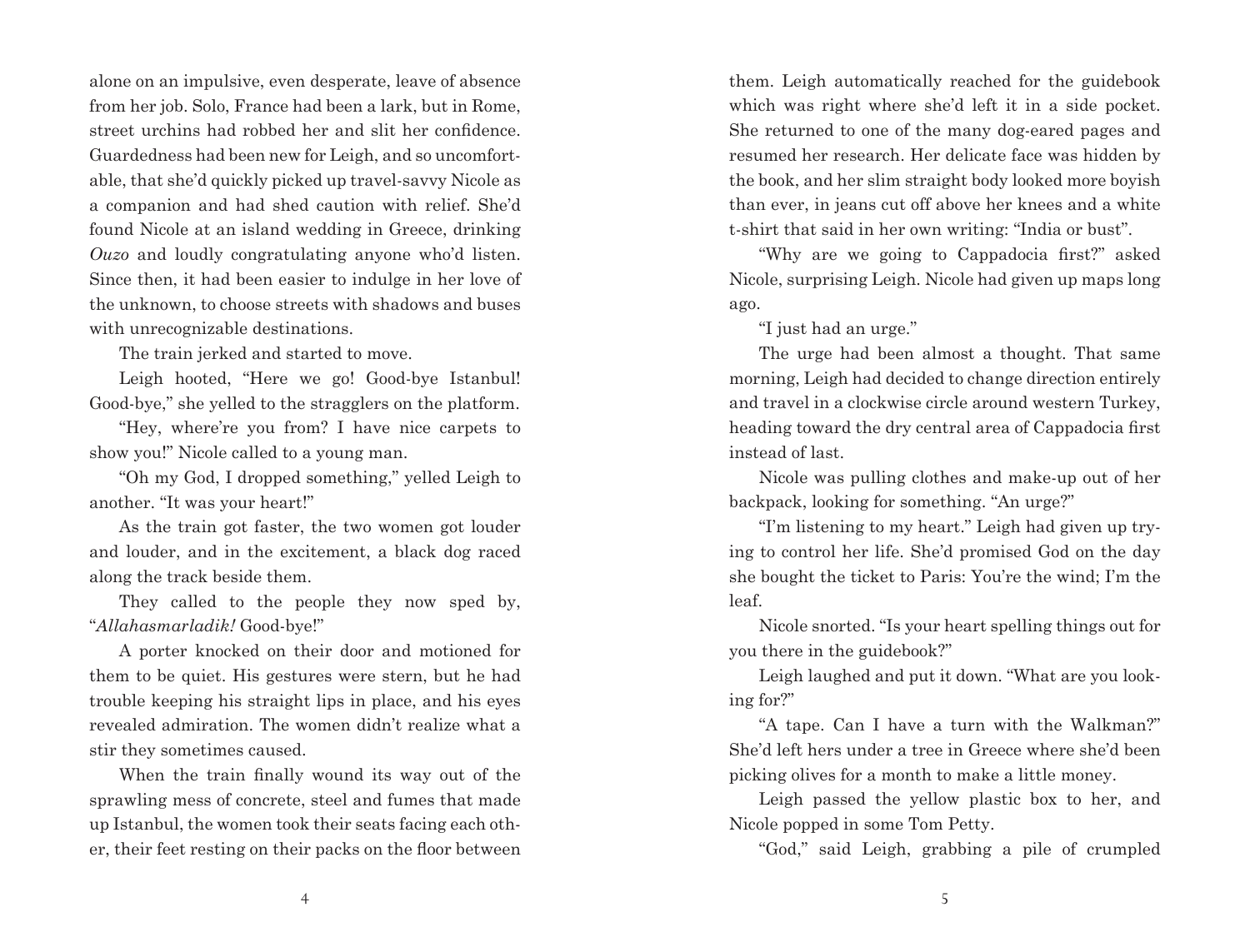papers from beside Nicole. "What's all this?"

Once again awed by Nicole's carelessness, she smoothed out the receipts, bills, *lira,* tickets for buses and entrances, sorting them into two piles: important and garbage.

"Where'd you get *dinar?*" asked Leigh, but Nicole's eyes were shut, and her fingers tapped to the music in her ears. She was in tight white: a vest without a t-shirt, short shorts and a cap over blond hair shorn by her drunk self only a few weeks ago. Nicole had every curve that Leigh did not, but she didn't seem to notice the jaws she dropped.

The overly-attentive porter checked on them several times before finally making up their beds and leaving them for the night. They tucked into the supper they'd picked up on the street across from their pension: chickpeas with mint, a tomato and cucumber salad, garlic yogurt, a *baguette.* Immediately after eating, Nicole went to sleep in the top bunk.

Leigh gazed out the window, spending her turn on the Walkman with new Blue Rodeo. Her legs curled under her on the lower bunk, and she leaned on the window, a black notebook in her lap. A clear plastic book-cover protected the notebook; a piece of French lavender was tucked under it. She had written in it a bit: about places, like the Roman aqueduct at Avignon, and about people, like the pizza guy in Florence. Tonight it sat unopened on her lap.

Leigh watched the lighted boats on the black Bosporus slide by. Water became rounded hills, and they rolled past in the dark. She would not see water again until they reached the Mediterranean Sea to the south in a couple of weeks.

The train click-clacked through the fluids of the night rocking Leigh into thought. It was a time for thought because at that moment, her happiness with the unknown was absolute. She felt strangely excited, yet sure and calm, about being carried out of Istanbul by that train at that moment. She was certain that all was well, that she was exactly where she was supposed to be.

She'd been heading toward Turkey for months. She was at ease here, more so than Spain or Italy or Greece. The further east she got, the more comfortable she felt. Turkey was the most unusual place she'd ever been, but it was somehow hers, like a story she could almost remember. Her feet had known the streets of Istanbul and the first time she'd heard the call to prayer, her heart had ached, like it did for things she'd lost: the amethyst she'd found Up North and carried in her pocket for years, the words to songs, her big sister.

The next morning, they taxied from the train to a waiting bus in Ankara for the four-hour trip to Goreme. The bus was almost empty, yet it was staffed with a driver and a porter. Leigh and Nicole collapsed in the large seats and fell asleep before the bus even heaved awake. The middle-aged porter was amused by the two bare-legged foreigners who stretched without shame over double seats and slept the whole way to Cappadocia. He didn't have to offer the sleeping women the usual cologne to wash their hands followed by tea, but he did wake them up as they entered Cappadocia. Sitting up heavily, they stared open-mouthed, stunned by the change in their surroundings.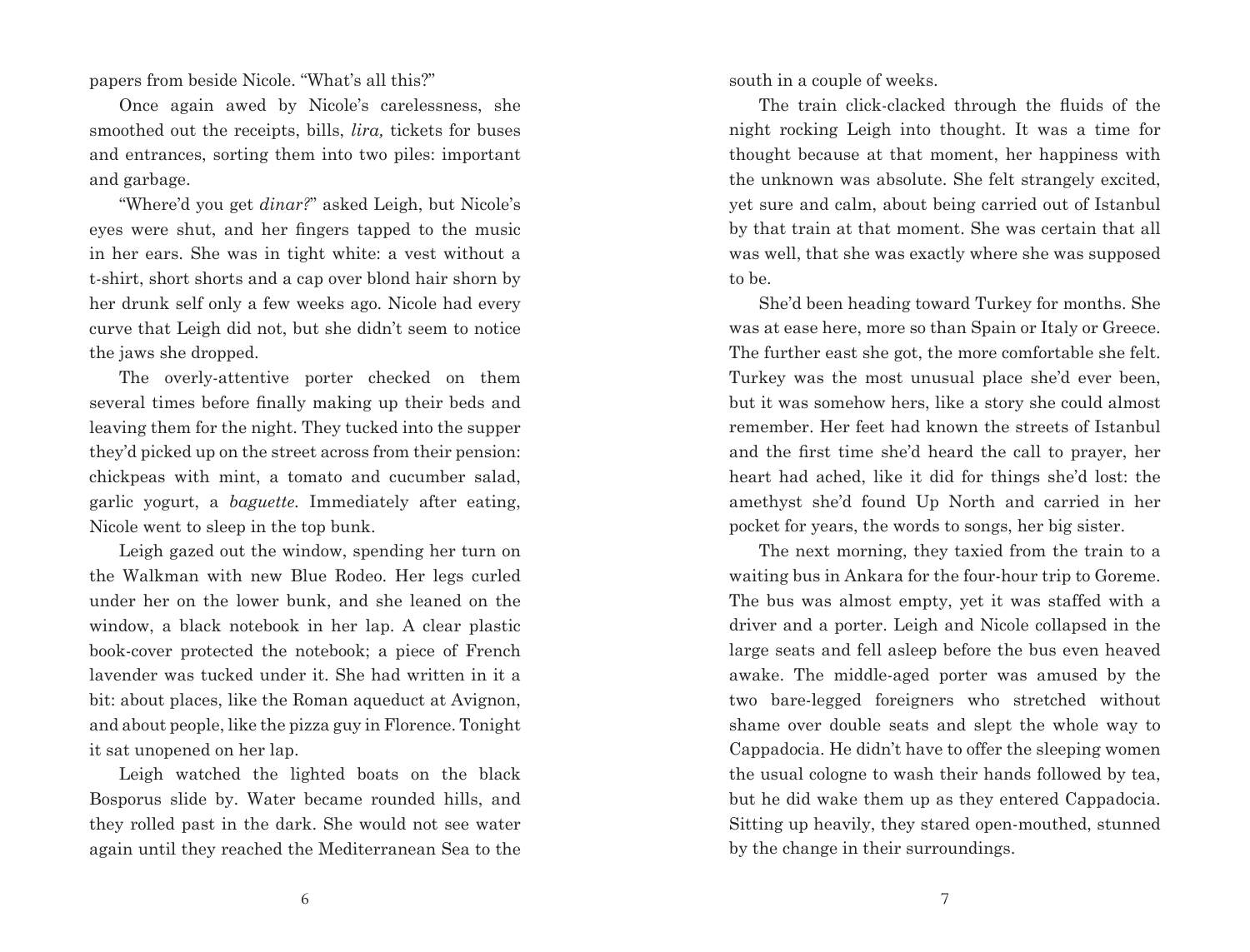Cappadocia was dry and dusty, almost entirely soft rock. Locals called it the "Gate to Hell." Leigh reported to Nicole that it was a collection of volcanoes, volcanic rock and stone structures shaped by centuries of wind. The parched beige rock flowed in giant liquid-looking waves for miles. Thin trees and bushes grew between cracks. In places, thirty-metre-tall thin rocks rose like petrified plants. The structures were bent sand-castle towers with a darker rock balanced on top, looking very similar to giant circumcised penises.

Beige and brown mammoth stone shapes reached into the sky forming cliffs of bearded gnome faces under pointed hats. Their eyes were random black holes dotting the rocks: crooked windows and rounded doorways high on the face of steep cliffs. Caves.

The bus stopped to unload them at a closed bus depot.

"Goreme!" announced the porter. He carried their backpacks to the top of the steps and threw them onto the ground with a splash of dust.

Leigh and Nicole followed sheepishly, still stunned by sleep and change, and found themselves at the edge of a rock village, a white sun overhead. The bus station was a grey hut set on the road that marked the bottom of the hill that was Goreme. A woman on the street glanced at Nicole's bare muscular legs and quickly looked away. She was covered from head to toe except for her serious face and one visible hand pulling a small boy along beside her.

Leigh looked around and said, "It's Bedrock!"

Nicole laughed and reached for her pack. "Well, let's go find Fred and Barney!"

 Much earlier that day, Ahmet had shivered waiting for the four a.m. bus from Antalya to the south. He'd sat in front of the closed bus depot on the bench with two other touts, freezing in his green wool suit jacket. He'd been hoping for tourists needing a place to stay, but the odds were against him. Three of them waiting for business were too many for the few tourists late September brought. Ahmet's charisma and excellent English gave him a huge advantage, but he was an outsider in Goreme. The villagers suspected that the little business they had was being overtaken by non-locals. Sometimes, if there was only one couple or group, Ahmet would let the other touts take it.

Ahmet wore shiny black shoes and black jeans with his wool suit jacket. The older man sitting beside him wore a patched suit jacket over baggy pants and a cap. The younger fellow beside him, Kenan, was in jeans and a black leather jacket. All three leaned forward, smoking and talking animatedly about soccer and the summer's World Cup final games. Turkey had gone all the way to the semi-finals with Brazil, and the men still entertained what-ifs. They talked about the soccer players they loved, injuries and odds. Then they mourned the dwindling number of tourists.

As the bus appeared down the road, Kenan said, "Ahmet, you need a woman tonight?"

"Yes, if it's a woman, she's for me, and if it's a man, he's for you!"

The old man laughed at Kenan. "For your bed!" He laughed and choked on his hilarity. Then he cleared his throat and spat in the dirt.

Ahmet judged the speed of the oncoming bus. "It's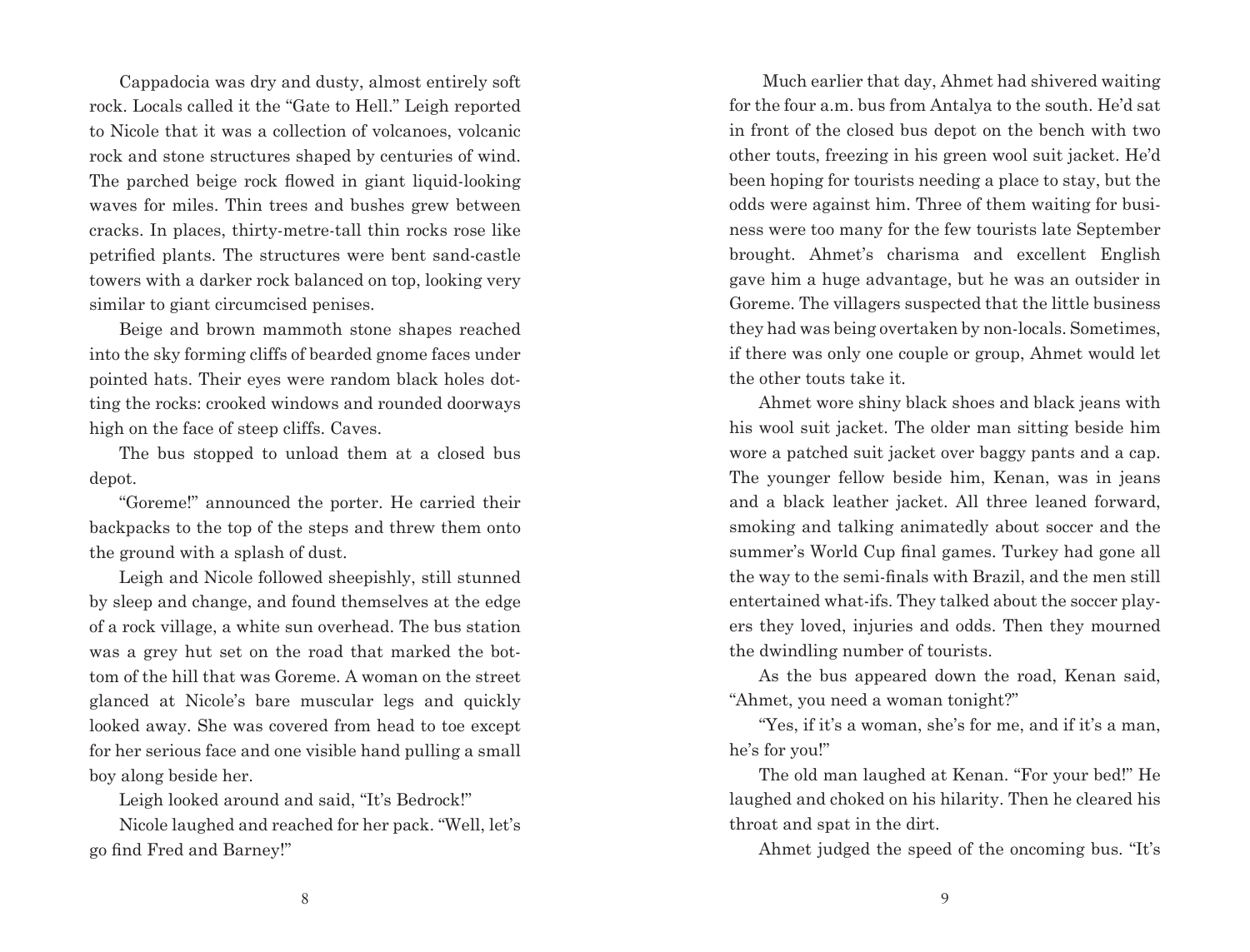not stopping."

He was right. It roared by—high, shiny, metallic and pelted them with grit. Ahmet flicked his butt to the ground and stood up. "No money for us." He stretched.

The old man used his cane to stand up. He pointed to each of them. "No woman for you and no man for you." He laughed loudly and then coughed hard for a moment.

The other two waited until he recovered, and then they each set off their separate ways.

"*Gule gule,*" they called. (Go smiling.)

Ahmet intended to meet the bus from Ankara at 12:50, but he lost track of time while visiting a friend's carpet shop where a group of men smoked and drank tea, laughed and slapped their thighs. When he realized the afternoon was almost gone, he headed over to Helmut's place to fix his stereo as promised.

Leigh's research led them to a clean pension with a patio overlooking the ancient village of Goreme. The owner showed them their room with shower for ten dollars per night. They had not yet learned that "24 hour hot water," was Turkish-English, meaning, "The water occasionally reaches lukewarm."

They dropped their bags on twin beds, returned to the patio and sagged into plastic chairs. A cement counter with a sink stood to one side, but before them the stone floor dropped to a rock ravine. The view was astounding. As far as they could see, they were surrounded by bizarre rock formations.

The owner re-appeared and invited them into the

pension's bar.

"It is cave," he said. "Come. See."

They ducked into a dark cool lounge with carpets and cushions spread on the floor. The roughhewn rock walls were covered with photos and odd bones. Their attention was caught immediately by two skulls hanging from a high spot in the uneven ceiling. One had sticks and clothes added to it to create a floating human shape.

"What kind of animal is that?" asked Leigh, her eyes adjusting to the dark.

"Human," said the owner proudly.

Leigh and Nicole met eyes.

"What are you doing with human skulls?" Leigh's voice was high when she wanted it to be indignant.

"It is nice. You like?"

"No," said Nicole. "Where did you get them?"

"Garden. We dig. We find all garden," he gestured at the walls.

Warily, Nicole sat down on a floor cushion.

"What's this?" asked Leigh, touching the smooth glass of a big blue eye hanging on the wall.

"Protect us. Protect bar."

"From what?"

"Evil eye." He shuddered and rolled his eyes back in his head. "Village witch!" Then he barked a laugh at Leigh's bugged eyes.

Leigh headed for the door. "Nicole," she called, "Let's go. I don't think this is Fred and Wilma's place."

They spent the afternoon exploring the caves at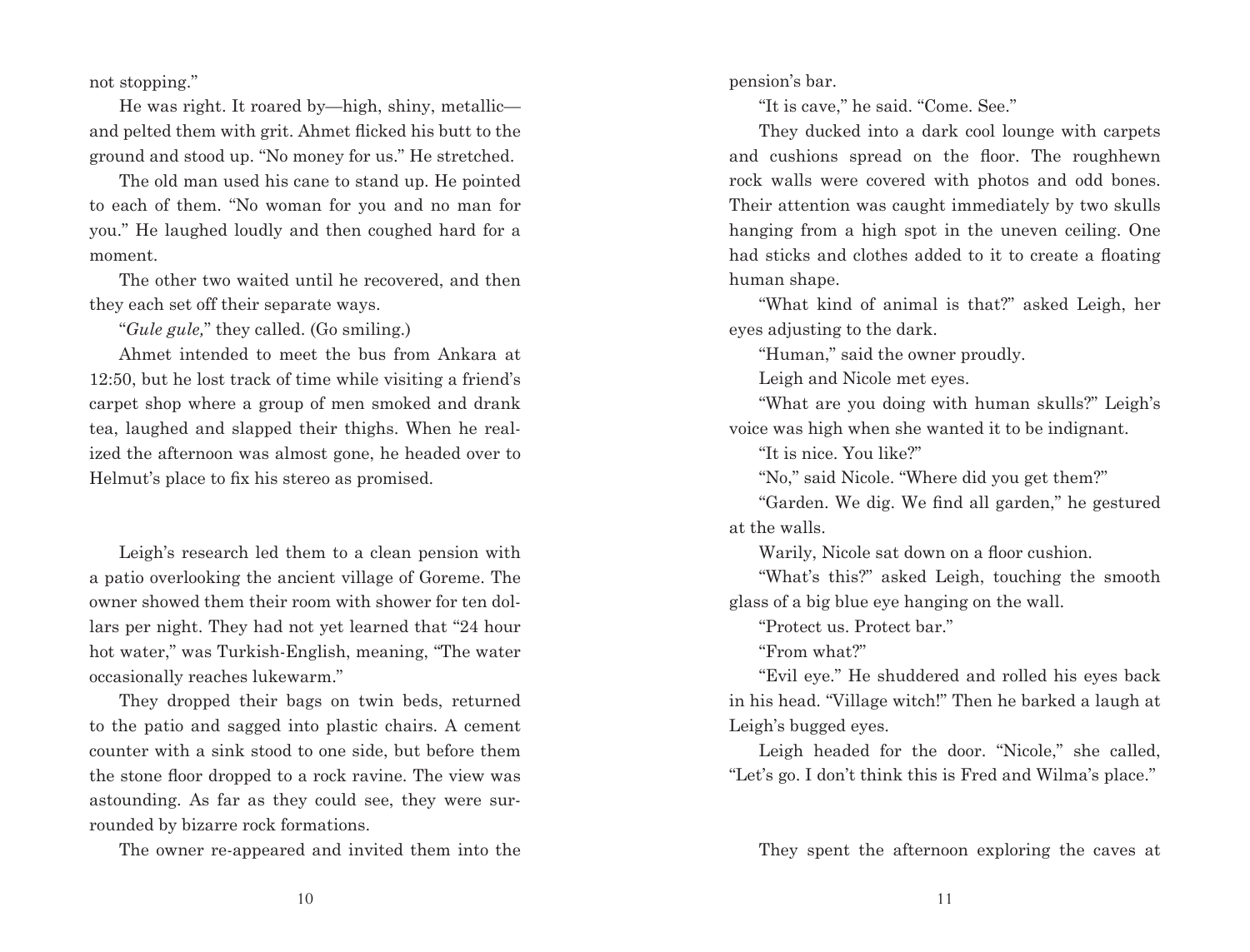Zelve, a protected ruin outside Goreme. It was a large area, and they walked for hours through the isolated complex of caves, paths and steps worn edgeless by the wind.

As she wandered, Leigh separated from time and Nicole to become lost, to become an early Christian who had helped carve homes into the soft rock, hiding from the Romans and other invaders. She would have been a drone in one of the honeycombs of caves and underground cities that dotted the whole region. Generations of her family would have survived here, secluded in rock, far from the busy coastal routes, going underground when they needed safety. She told herself the story of that life, giving herself a handsome husband, scrappy children, a baby who never stopped crying in the damp. Leigh imagined the claustrophobia. She imagined the smells of underground barns and cooking, the watercarrying muscles, the dark, the fear, the faith.

Afterwards, they scouted the village of Goreme, which translated literally to "See Not". Goreme was not *on* the side of a hill; it actually *was* the side of a hill that had been burrowed into. Dry paths curled around and up like fading fumes from the tour buses that charged by once a day, with Japanese faces pressed against the windows. The women climbed up and away from the paved road, up and away from noise. They climbed past caves that served as homes, barns and tractor garages. Leigh's skin felt dry, not sticky, in the heat as they walked the dirt paths slowly in the sun, stepping aside for chickens and the occasional child. They walked every lane in the village until they were back at the bottom of the hill. Hoping for something to eat, they wandered into a small building with a crude sign: Buzz Bar.

The bar was cool and dark. Squinting, Leigh could see it was one long narrow room with a stone fireplace and a stool at the far end. Carpets and old guns decorated the walls. Cushions lined the floor; there were no chairs. From the cushions, two men jumped up excitedly.

"Welcome, welcome," they grinned broadly at the women.

"Can we eat here?"

"Of course you can eat here! Sit down. Sit down! Would you like tea?"

Leigh surveyed the empty room suspiciously. "Actually, we want something to eat." Already they had become leery of invitations to tea. Leigh wondered if they were to be sold a carpet or a tour in this lair.

"Of course! What do you want to eat?"

"What do you have?"

"We have anything you want!" The taller man was buoyant, almost jubilant.

"Oh right," said Nicole. "Do you have cheeseburgers? Onion rings?"

"We have Turkish food." He rubbed his hands together. "What Turkish food do you like?"

"I don't know," mourned Leigh, the image of a cheeseburger now in her head.

"Can we see what's cooking in the kitchen?" asked Nicole.

"Cooking? We cook anything you want! *Pide? Shish kebab?*"

Leigh's eyes narrowed, and she focused on the attractive talkative one. "You don't have a kitchen here,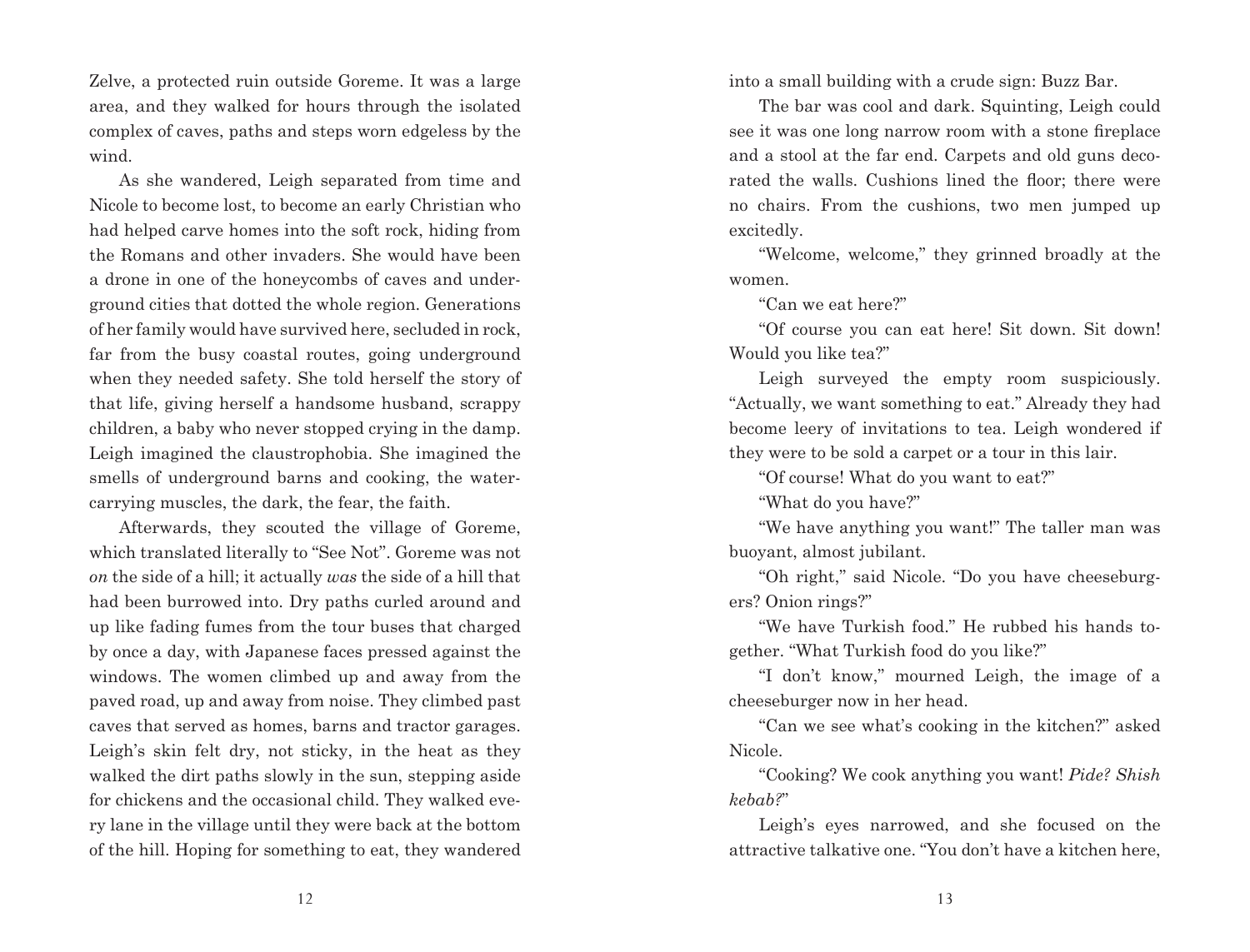do you?"

"We don't need kitchen. We bring what you want. Five minutes."

Leigh rolled her eyes at Nicole. "We have to see the food."

"No problem. Come in the car. We take you to see food."

Nicole's blue eyes brightened, and she flashed a big smile at Leigh. "Let's go!"

Considering the danger of getting in a car with two strangers in an unfamiliar country was not something either woman would do. They both faced each day like a birth—a little dazed, but willing to do it all. Nicole was unscarred, and still young enough to believe she was invincible. Leigh, on the other hand, knew that she welcomed danger for more disturbing reasons: a constant dissatisfaction with life, a willingness to die.

The odd foursome left the bar empty and unlocked. Right outside the front door, the quiet man got in a small green car on the driver's side, and the taller sharper one got in beside him. Leigh and Nicole hopped in the back just as the car started and lurched. Still quiet, but grinning, the driver pressed on the gas pedal, his eyes in the rear-view mirror, watching the girls hurriedly slam doors. He had short brown curly hair and didn't really look Turkish to Leigh.

It was the man seated beside him who had Leigh's attention from the start—the talkative one with the good English. He was lean, with an angular proud face, and had a cigarette hanging out of the side of his mouth. His dark hair was long and wavy; he constantly pushed it off his forehead. He was not still for a second, always laughing and talking. Leigh watched him furtively. His rough unkemptness appealed to her.

Like a Turkish Marlboro Man, she decided.

They raced a short way to the main street of Goreme, to Sultana Restaurant. Leigh and Nicole exchanged smiles. They knew this place. Leaning against the cool glassed-in counter, they pointed to raw lamb *kebab* on metal skewers and a pot of white beans in tomato sauce because that was the only choice. It had been delicious at lunch.

"We take you where the sun sets," said the tall one.

They jumped back in the car for a short tour while the *kebab* was cooked. Helmut was their driver and Leigh was sure he wouldn't get three kilometres in Canada without having his license taken away. He drove on the wrong side of the road and raced and then slammed on the brakes. They laughed loud laughter and shrieked at the close calls during the frantic fifteen-minute ride.

The little car stopped deep in swirling dust on a small plateau leading to the edge of an enormous cliff. A decrepit sign had named this spot "Panoramic Viewpoint" for the tourists long ago. Leigh noted there was nothing else: no fences, lookouts, warnings, or benches. The reddish rock covered in reddish dust dropped straight down to reddish boulders. Bare beige and rust-red rocks spread far below them like a scene from another planet. The sun was orange and lower in the sky, but it still hit the rocks hard. There was nothing green in sight.

They walked along the plateau, adjacent to the drop. The attractive, as yet unnamed, man bounced all around Leigh and suddenly pretended to push her off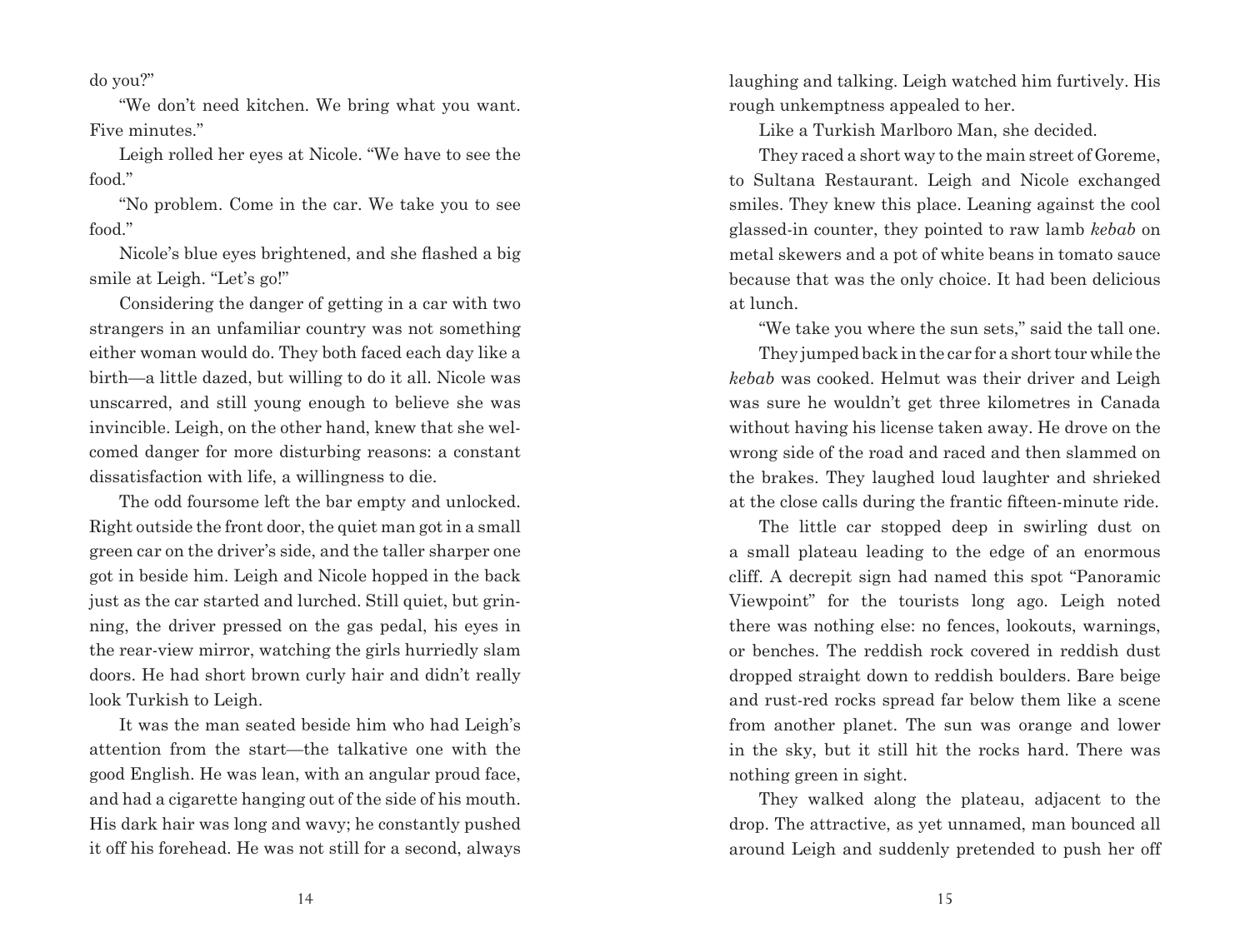the cliff. A jolt of fear was instantly replaced by a thrilling rush. She recognized the compliment as she spun away from him, laughing at the scare. After that, they horsed around like twelve-year-olds.

He was comfortable with his body. Constantly moving and joking, it took all of Leigh's concentration just to keep track of him. He preened on the cliff, making sure she got a good look at him. She decided his shape fit his black jeans nicely.

They eventually all settled on the cliff, knees at the edge, legs swinging down. Lined up were a curly head, a blond, a length of auburn hair, and then shoulderlength black waves ending in unruly curls that could have belonged to either gender. Leigh looked way down. She didn't know how high it was, but she knew that if she fell, she'd die. Her mother would hyperventilate if she saw this. Leigh didn't know if she'd been born reckless, as her mother claimed, or if her personality had developed as a rebellion against her mother's many fears.

The men prevailed upon the women to smoke, and so they did. They quieted naturally as the sun lowered in the sky, and the light moved and faded on the moonscape below them. Leigh looked sideways at the man with the gorgeous hair and dirty clothes and beyond him to the surreal lunar landscape. It occurred to her that she was a long way from home, but that she was still just Leigh.

The sun was half-hidden, and it became fuchsia. Leigh's thighs were prickly on the gritty dirt, and her lonely throat tightened on the smoke as she watched the sun disappear completely.

They returned to Buzz Bar in the dark. Ahmet used the newly-repaired stereo to play what he called "Turkish traditional music": a man's deep voice singing of something tragic. Helmut ran over to Sultana's for the food; then Leigh and Nicole were served a tasty meal in what they thought was true Turkish style. They sat on floor cushions set on two sides of a table at chest level. Three vertical half-cucumbers held up their black iron plates heaped with rice and *kebab* and beans.

"Join us," said Leigh. "There's lots."

But the locals refused, and the travellers chewed silently.

It was cool and Helmut built a fire, but Leigh's attention was still fixed on the man she now knew as Ahmet. She already sensed that it was unusual to see him as still as he was at that moment. He stared into the fire, waiting while the women ate. He leaned forward on the low wooden stool, his elbows resting on his knees, deep in thought. His eyes glowed dark in the firelight; his lips were curly even when serious. Wisps of hair brushed his neck, and she thought of touching him there.

The women finished eating and put down their forks. Then the men pulled cushions up to the low table and ate their leftovers. Leigh felt guilty then. She would have left more if she had known. Helmut poured tea and they talked.

They learned that Helmut's parents owned Buzz Bar. Helmut was German and Ahmet was Kurdish.

"So what's the problem with the Turks and the Kurds anyway?" asked Nicole, looking around for milk or creamer. "No milk?"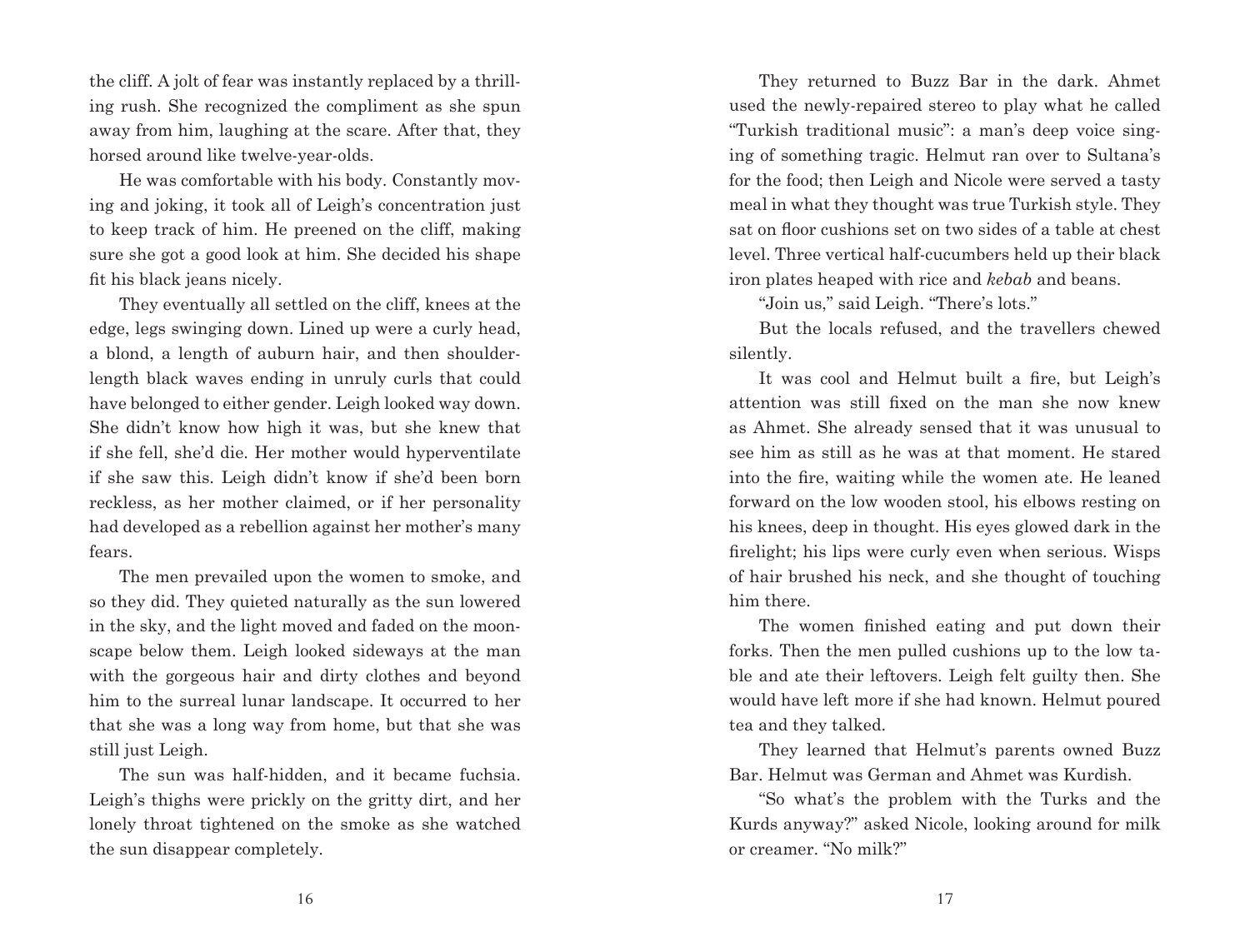Helmut shook his head.

"We are second class citizens in Turkey." Ahmet spoke with a great earnestness. "We are only allowed in the past few years to speak our language."

"You mean it was illegal to speak Kurdish?" Leigh was incredulous.

"If it is true, I must say it. Many Kurds have been arrested and tortured for speaking our language." Ahmet's serious face commanded full attention when he spoke. He sat cross-legged at the tray and used it as a podium. "Ataturk made it illegal to speak Kurdish in 1923. At that time, eighty percent of people in the East could not speak Turkish. You see, every word they spoke was illegal. It is still illegal to call Eastern Turkey, 'Kurdistan' or speak about Kurdish rights or culture."

Leigh was confused. "But Ataturk is the 'Father of modern Turkey,' and we saw his statues everywhere. Everyone seems to love Ataturk."

"Who do you think ordered some men to build the statues?"

## "Oh."

"His real name was Kemal. He named himself "Ataturk", father of Turkey. We are taught at school to love Ataturk. He made Turkey modern; it is true. He wanted Turkey same like Europe. But," Ahmet held one finger in the air, "our history books do not teach us about Ataturk's evil. He told the teachers what to teach and still, that is what the children are learning in school." Ahmet spoke emphatically. "He wrote his own history in Turkey."

"Oh," said Leigh, a little embarrassed by his huge

delivery. She studied the undissolved sugar crystals in her small glass of clear brown tea on the table.

"Ataturk is responsible for 300,000 Kurds dead in just the first few years. Kurds do not love Ataturk."

"Hey," said Leigh, "I remember reading in the guidebook that tourists should be careful to not say anything disparaging against Ataturk because it's a criminal offence."

"Ataturk was a snake. He pushed a million of us to leave our homes. He burned the villages and sent us into the western cities. Do you know assimilation?"

"Yes," said Leigh, and Nicole nodded.

"We are not allowed to leave our villages or else we are not allowed to stay! The men disappear. Curfews. Emergency measures. Interrogation. Torture."

"Oh."

"Oh."

"I know a man who was tortured very badly because he had a tape of Kurdish music." Ahmet sighed deeply and reached for a *sigara.* "He cannot use one arm now." He struck a wooden match and looked into the flame before using it. Then he explained that if you were arrested in Turkey there was a 95 percent chance you'd be tortured. The Turks had been trained in torture two generations ago by the experts: Americans. Turkey even had torture treatment centres for survivors.

Leigh covered her mouth with her hand. "Oh my God, that's terrible!" She met Nicole's widened eyes.

Helmut cleared away the dishes and served more hot tea. Leigh figured he'd heard this conversation before.

"Is Kurdish culture very different from Turkish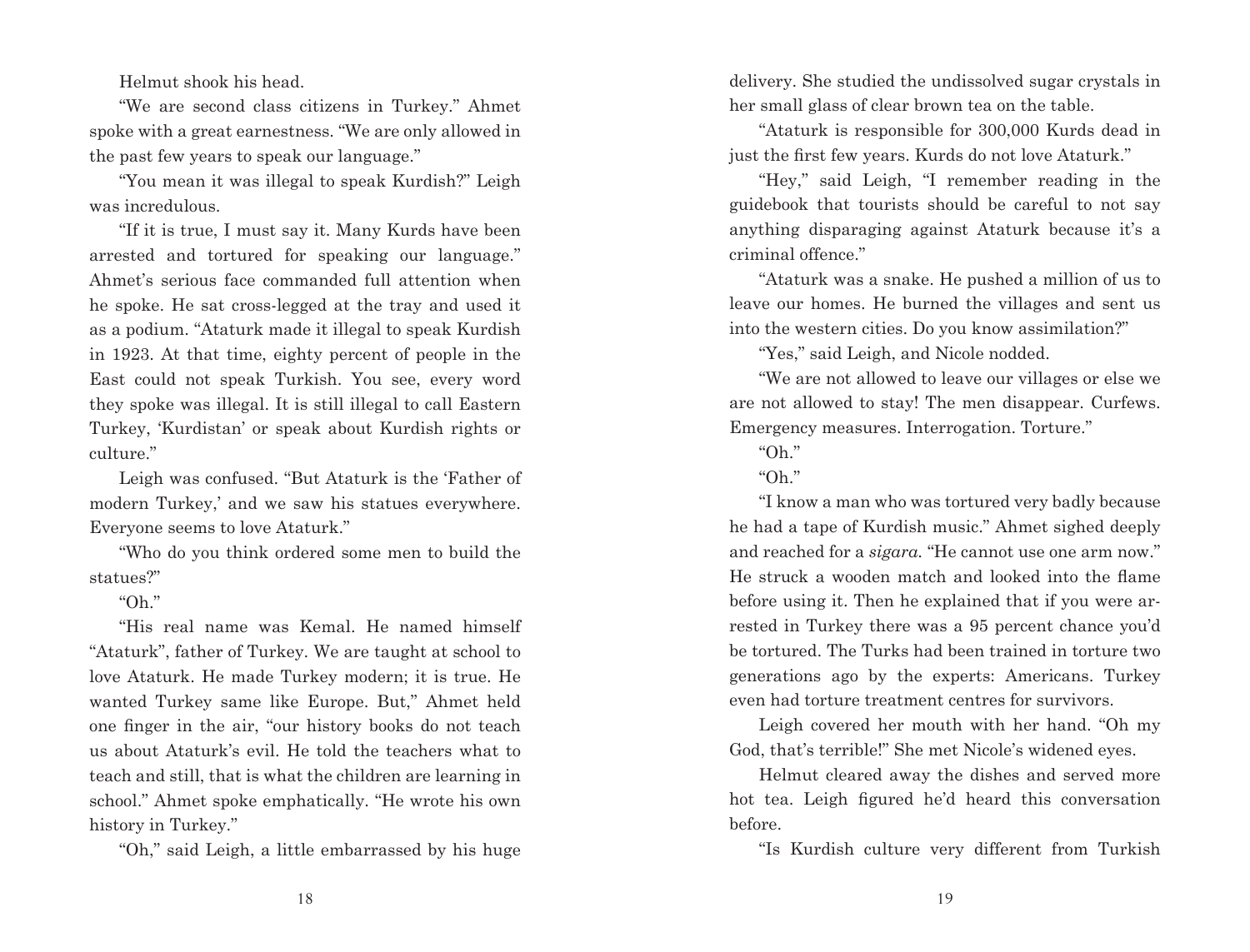culture?" asked Leigh.

"That is the first question." Ahmet sucked on the *sigara* and squinted with one eye. "Turkish and Kurdish." He blew out the smoke. "We both follow Islam. But then it is finished. We are not same. We have different histories. Our languages are from different places. We look different. We dress different. We want to celebrate our own culture. We want to teach our children in our own language. We want Kurdish universities. Some villages still have no electricity, telephones, running water, doctors, schools. Kurdish village life is very simple. We have lived in the mountains for thousands of years."

"But why are you part of Turkey?"

"After World War I, the Imperialists cut up Kurdistan and gave every country a piece. We did not speak for our rights. We are tribal people. We were not organized for independence. Stronger countries took our land: Iraq, Iran, Syria, Turkey. We are sixty million people without freedom." He flicked his *sigara* ash toward the clay ashtray, and it landed on the table.

Ahmet explained that the Kurds in Turkey helped Ataturk fight Greece at the end of World War I. Ataturk claimed then that Turks and Kurds were equal and must unite to fight the invading Greeks. After humiliating the Greeks, Ataturk ignored a signed treaty that promised independence to Kurdistan.

"He ripped it up like garbage. The world did not care." Ahmet said that many of Ataturk's policies of ethnic cleansing were still enforced.

It was 1994. They also talked about Chechnya, Bosnia, peace and human nature. Ahmet was the only optimist, surprising Leigh.

Helmut drummed the table. "We go now. Disco." Nicole quickly agreed and stood up.

Ahmet and Leigh's bodies by then faced each other, shoulders square, their hands on the little table between them. Leigh thought that looking in his eyes was like looking in a mirror. She knew those eyes like her own.

"Belly dancer," said Helmut.

"Yes! Leigh, let's go!" said Nicole.

"I don't want to go," Leigh said. She liked the exact spot she was in.

Ahmet pulled her with his eyes. "She will be there tonight and next Wednesday. You must see her tonight."

"C'mon, Leigh, we might be gone by Wednesday," said Nicole, and Leigh easily agreed.

 Nicole volunteered to drive Helmut's little car to the bar and to her surprise, he let her. She jumped into the driver's seat, and Leigh popped happily into the back seat with Ahmet.

"It's okay, I've been driving standards since I was twelve years old." She started the car and said, "*Calisse,* the clutch is really stiff."

They headed out of Goreme to the village of Urgup, twenty minutes to the east. The cobblestone road out of Goreme went straight up and around and around like a very bumpy spiral staircase. It was not lit. Nicole expertly changed gears and climbed the hill, earning Helmut's approval. Squinting to see in the dark, she started to fly downhill catching up to a truck ahead.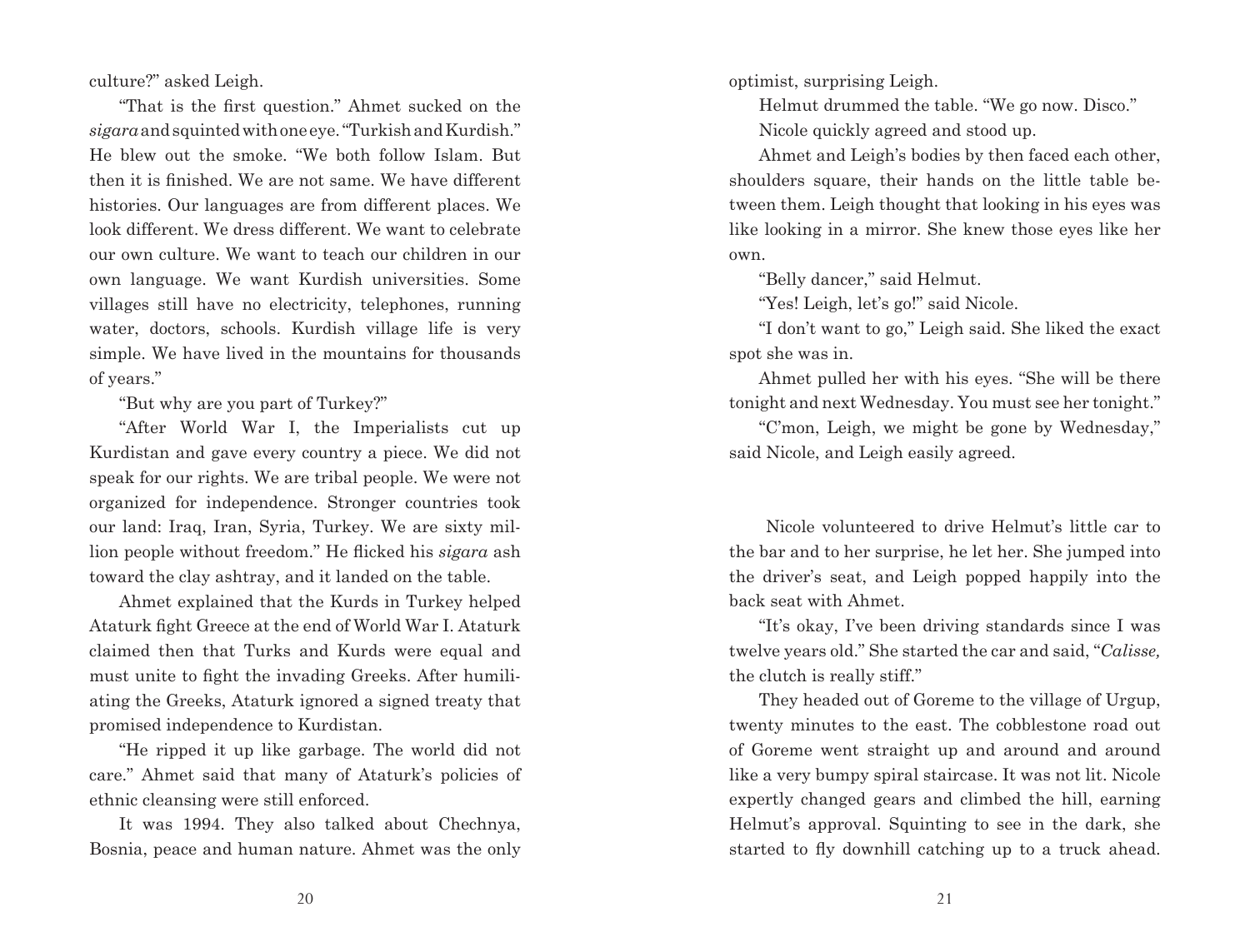She touched the brakes with plenty of time to spare. Nothing happened.

"There are no brakes!" she shrieked.

"Yes, yes! Push hard!" yelled Helmut.

They watched the back end of the truck getting larger and larger as Nicole pushed the brake pedal with all her strength. The car slowed, but not fast enough, and she drove it off the road to avoid hitting the truck. It banged to a stop, shaking everyone in the car. Laughing hysterically, Nicole drove along in the ditch. The headlights were too weak to be of much help, and the front right tire hit a large rock. As Nicole forced the wheel up and over, Leigh slid into Ahmet and then bounced hard onto the floor. She picked herself up as Nicole managed to get the car back up onto the road.

The roads wound crazily through the weird moonscape in the dark. Nicole followed them blithely, like a toddler with no sense of danger, playing with the car all the way. By the time they got to the Cave Bar, their sides were sore from laughing.

The dark parking lot settled them, and the women linked arms. They walked behind the men, letting themselves be led to a large rock with a door.

The Cave Bar was the oddest bar Leigh had ever seen. It truly was a cave. The floor, walls and rounded ceiling were all rough rock, carved two thousand years ago. A mess of wires lined the ceiling and provided the eerie place with the black light of a disco. It was early, and the bar was almost empty. The Eagles blared from large hanging speakers. They chose a low table by the stone fireplace and ordered drinks. Ahmet and Helmut ordered beer.

"So much for Muslims not drinking alcohol," Leigh said under the music to Nicole.

Nicole's blue eyes were big. She leaned forward in her chair looking for action. Leigh settled back with her drink, tired of talking now. Ahmet amused them by performing coin tricks. He pulled money from Leigh's ear, giving her a thrill as he touched her hair. He snatched coins from Nicole's hand before she could close it. The bar began to fill.

Ahmet stood and came to Leigh's chair. He bowed low and held out one hand. "Will you dance with me?"

He looked like a knight or a prince...no, not a prince, more like the honourable third son of a peasant come to kill my giant, thought Leigh. She gravely took his hand and stood. He held her hand high between them as they went through a rough stone archway into the next cave room.

The music was slow, and no one else was on the dance floor. Ahmet stood two feet away from Leigh and held out one stiff arm. His palm was flat. She reached for his hand and held it lightly. The hand did not curl onto her own but remained flat and trembling.

Leigh's short dress, red with small white flowers, bought on a street in Florence, hugged her tiny torso and flared at the hips, giving an illusion of shapeliness. They stayed on the dance floor a long time, talking softly and moving closer together. Leigh's little dress was the only colour: a slice of red against the dark shape of Ahmet, dancing formally in a dim hole in a rock.

A few beers and a few hours later, Leigh and Ahmet were alone and kissing in an adjoining alcove. Ahmet's hands were on her small breasts; she was reaching for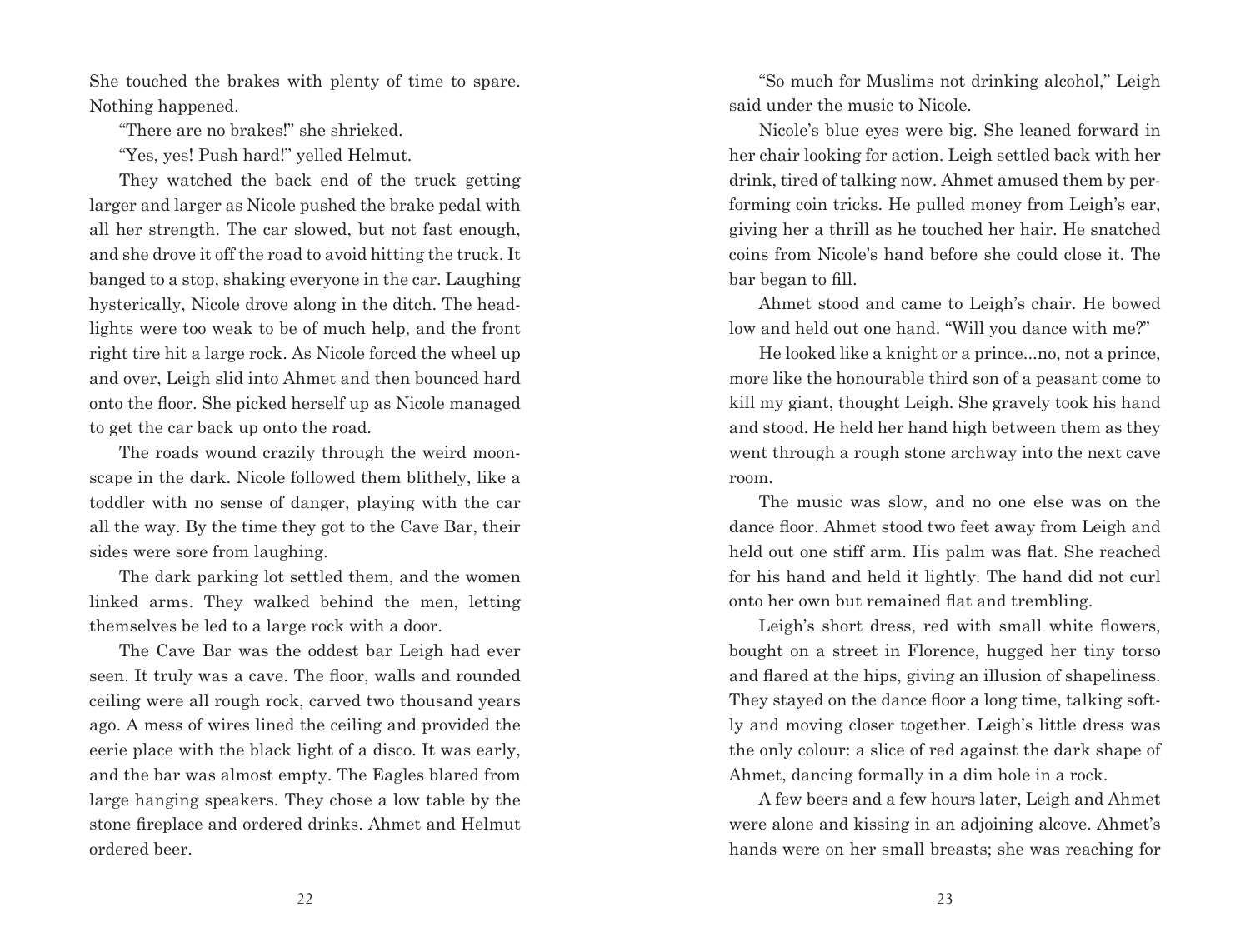his round behind. His dark blue jean shirt was worn soft, and she pushed her face into it. She found a little place under his ear and bit his neck.

Ahmet wrestled her face out of his chest and neck to kiss her ferociously. His kisses were hungry mouthfuls, and his hands seemed to be everywhere at once. He touched her neck with assurance, knowing where to make his requests. He grabbed her body in handfuls. Every time he slid his hand up her thigh, she pulled it back from under her skirt. As soon as she let go of his hand, he would slide it up her thigh again. He was rough and sure and persuasive. Leigh felt desirable, and she liked his urgency.

"I better go see what Nicole is doing," she said, finally breaking away.

"No, no, she is fine," Ahmet, pulling her back.

"No, really." Leigh broke away to wander down some low passages in the rock. Each room was lower-ceilinged than the one before. Going through the passageways she had to duck, her back at a sixty-degree angle. She found Nicole surrounded by four or five men seated in a small alcove on the bend of a passageway.

"Leigh, Leigh, my frien'. What the hell'er ya doin'?" She laughed, "I'm being eaten alive! It's pretty hot." Nicole raised an eyebrow and wriggled it at her.

"Are you drunk Nicole?"

"Lissen. I got a job!"

"What?" Leigh straightened and smacked her head on rock. "Shit!"

"Yeah, yeah, yeah. I'm gonna work here."

"Are you serious?" Leigh held her hand against her throbbing head. "When?"

Nicole waved her hand. "Every night startin' sometime."

Leigh left, rubbing her head and muttering about claustrophobia and places to die.

The bar was full of Turkish men. Leigh saw only one Turkish woman, and she wasn't wearing a head scarf like the other local women she'd seen. The few other women present were obviously tourists. They were surrounded by clumps of men. Leigh worked her way through rooms leading to rooms until she was back at an alcove off the dance floor, where Ahmet was waiting for her.

Ahmet was more interested in kissing than dancing, but watching the action over his shoulder was part of the turn-on for Leigh. Turkish pop music had replaced thin tapes from the seventies, and the dancing was spectacular. The men danced together in pairs and groups. Accomplished dancers, they shook their shoulders, brought their bodies low to the floor and moved their feet in intricate steps. Leigh had never seen anything like the way they danced together. They hooked their knees around each other's legs and pulsed their pelvises. It made sense because there were few women to dance with, but Leigh found it strangely intense in the dark smoky cave.

At midnight, the music whined and enticed a belly dancer out under the coloured lights. She had long dark hair and a costume like a princess from *Arabian Nights.* Sheer pink scarves and gaudy sequins emphasized her plump breasts and huge buttocks. Her stomach was flabby and hung over her low spangled bikini. The men hooted their appreciation.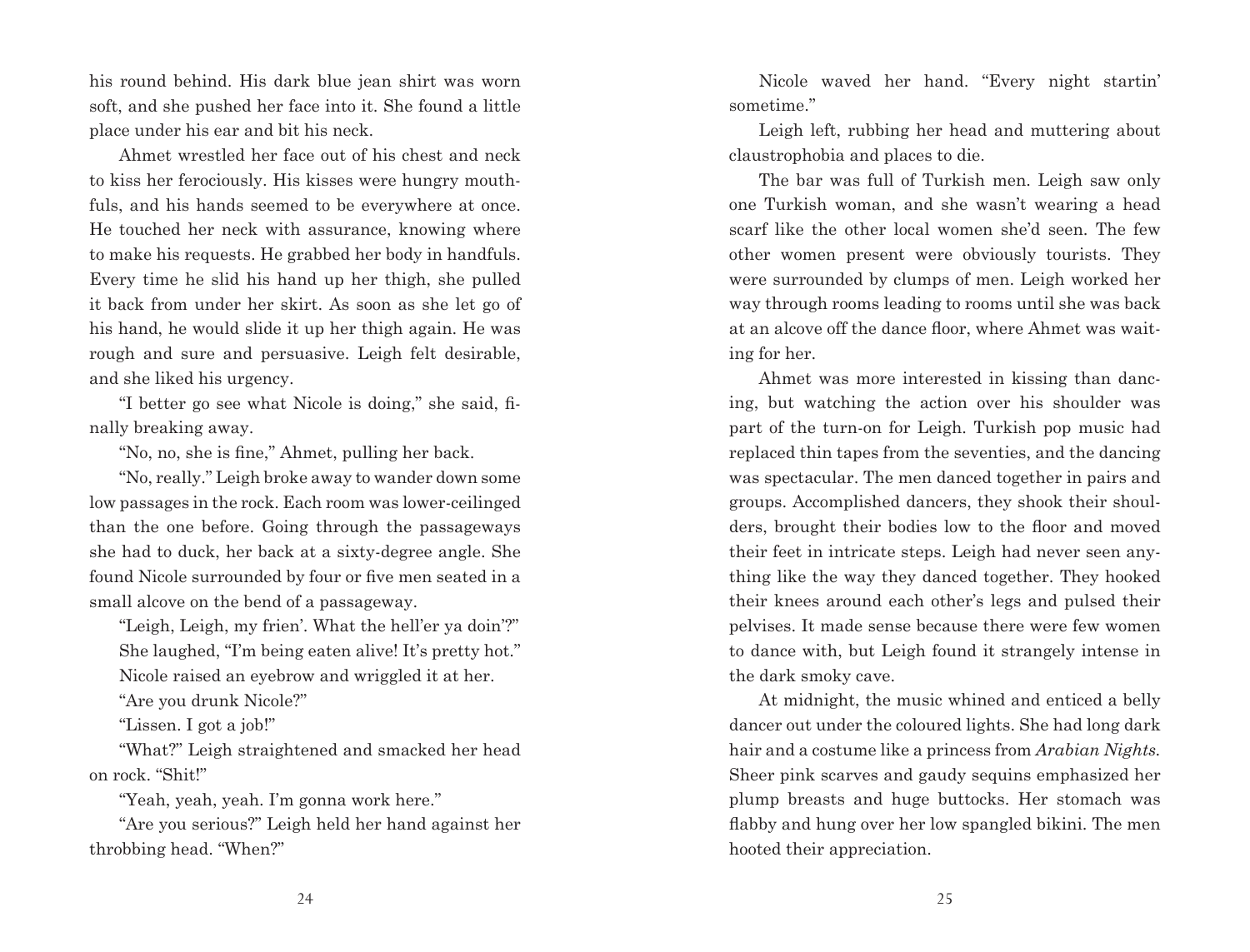She danced fluidly, using veils to cover and then reveal her face, her stomach and her cleavage. Her stomach shook wildly to the music. Men crept up to tuck money in her costume. She lay on a carpet on the floor and balanced a sword on her undulating stomach. She transferred the sword to her hip without using her hands, and then placed it spinning on top of her head as she stood. The dark men crowded close, heatedly urging her on. They clapped their hands to the music and some sang.

Leigh crouched against the stone wall with Ahmet's arm hooked in hers. She looked beyond him to the scene in the cave and found Nicole's eyes across the smokefilled room. Nicole motioned negatively to Helmut who seemed to be trying to get closer.

"Okay," signed Leigh, "we'll go soon."

When the four of them finally spilled out the door, they were almost on top of a fight between two sweating panting men who circled each other and spat words. Leigh jumped out of the way; Ahmet's hand pulled her back and around the crowd. Leigh's other hand tightly held one of Nicole's fingers as she lurched along behind them. Ahmet told them the fight was over a woman. Each man said she was his.

"What does the woman say?" asked Leigh.

"She's a tourist, inside," said Ahmet, shrugging. "She doesn't know."

The larger of the two men jumped the other and pulled him down to the ground. Leigh cringed and turned away, feeling a little sick. She could still hear the punches land, and she ran out into the parking lot to get away from it. It was cold, and they were soon all in the car, Nicole assigned to the passenger seat up front, as Helmut was not quite as drunk.

Helmut gleefully called it "nightdriving." The bright-green car raced after pedestrians, no matter what side of the road they were on, causing them to leap out of the way. Helmut drove right up onto a sidewalk following one fast-moving guy. He raced up to the back of a truck, so close they could have reached out with their hands and touched it. Leigh and Ahmet rolled around the backseat, laughing. They were thrown from one end of the seat to the other as Helmut pulled the steering wheel sharply back and forth.

"Don't puke Nicole," called Leigh.

"Don't worry, I'm true *Quebecoise*."

Once in front of the women's pension, Ahmet convinced Leigh to go for a short walk for a goodnight kiss.

"Don't be long," said Nicole, eyeing Helmut.

"Promise," said Leigh, and she and Ahmet started down a dirt path.

It was pitch black at their feet. They lightly touched hands as they walked carefully over the uneven ground. The black silhouette of the rock formations made a paper cut-out against the charcoal sky. They tripped toward one tower of rock and sat below it in the dirt. They were comfortable together; they talked quiet endof-the-night talk, leaning back against the rock tree trunk.

Ahmet placed his hand under her chin and turned her face to meet his eyes. He kissed her gently.

"You are a beautiful man," she said.

He laughed softly.

Ahmet seemed to have ten hands as he touched